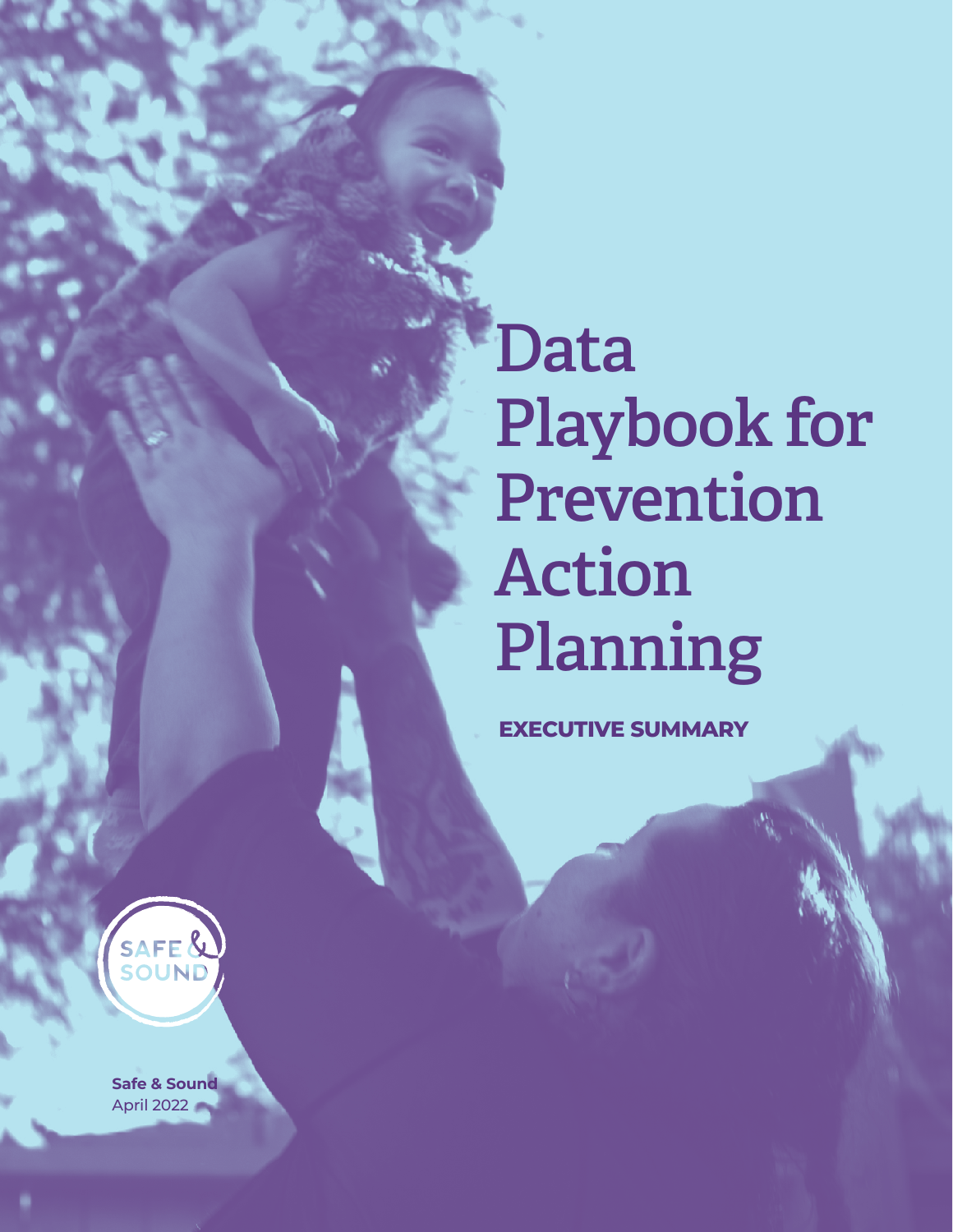# **Executive Summary**

**"I think it's about helping families before it gets to child welfare. We need leadership from our system (public) partners, private agencies and the community to support and strengthen our families."** 

— David Swanson Hollinger Senior Program Manager, Ventura Children and Family Services and Co-Chair, Prevention and Early Intervention Committee of the California Child Welfare Council The stars are aligned to put prevention of child maltreatment and family strengthening front and center. With California's participation in the **Family First** [Prevention Services Act](https://www.cdss.ca.gov/inforesources/ffpsa) and enactment of [Assembly](https://leginfo.legislature.ca.gov/faces/billTextClient.xhtml?bill_id=202120220AB153)  **[Bill \(AB\) 153](https://leginfo.legislature.ca.gov/faces/billTextClient.xhtml?bill_id=202120220AB153), counties have a renewed opportunity to** create prevention plans with community partners. Additionally, increased public awareness, new legislation, and policymaker support have inspired county leaders and community partners to engage in developing comprehensive prevention action plans. Understanding and using data is a critical element to an effective, meaningful, and measurable plan.

To help county teams create effective prevention plans, we have developed this *Data Playbook for Prevention Action Planning* to guide you through the essential steps for selecting a data framework, gathering relevant quantitative and qualitative data, applying the most appropriate analysis techniques, and sharing data and stories to engage communities and key stakeholders in this important process to strengthen families.

## **WHO SHOULD USE THE DATA PLAYBOOK**

The Data Playbook for Prevention Action Planning was created by and for **crosssystem prevention planning teams**, including those related to AB 153, who are developing comprehensive county plans to strengthen families and prevent child maltreatment. Key to developing these plans is to authentically engage representation from a broad group of stakeholders, including those with lived experience.

County prevention planning teams are generally co-chaired by leadership from child welfare and the county's child abuse prevention council (CAPC), and should also include other involved and responsible system leaders, tribal representation where appropriate, as well as leadership from private service providers and communitybased organizations.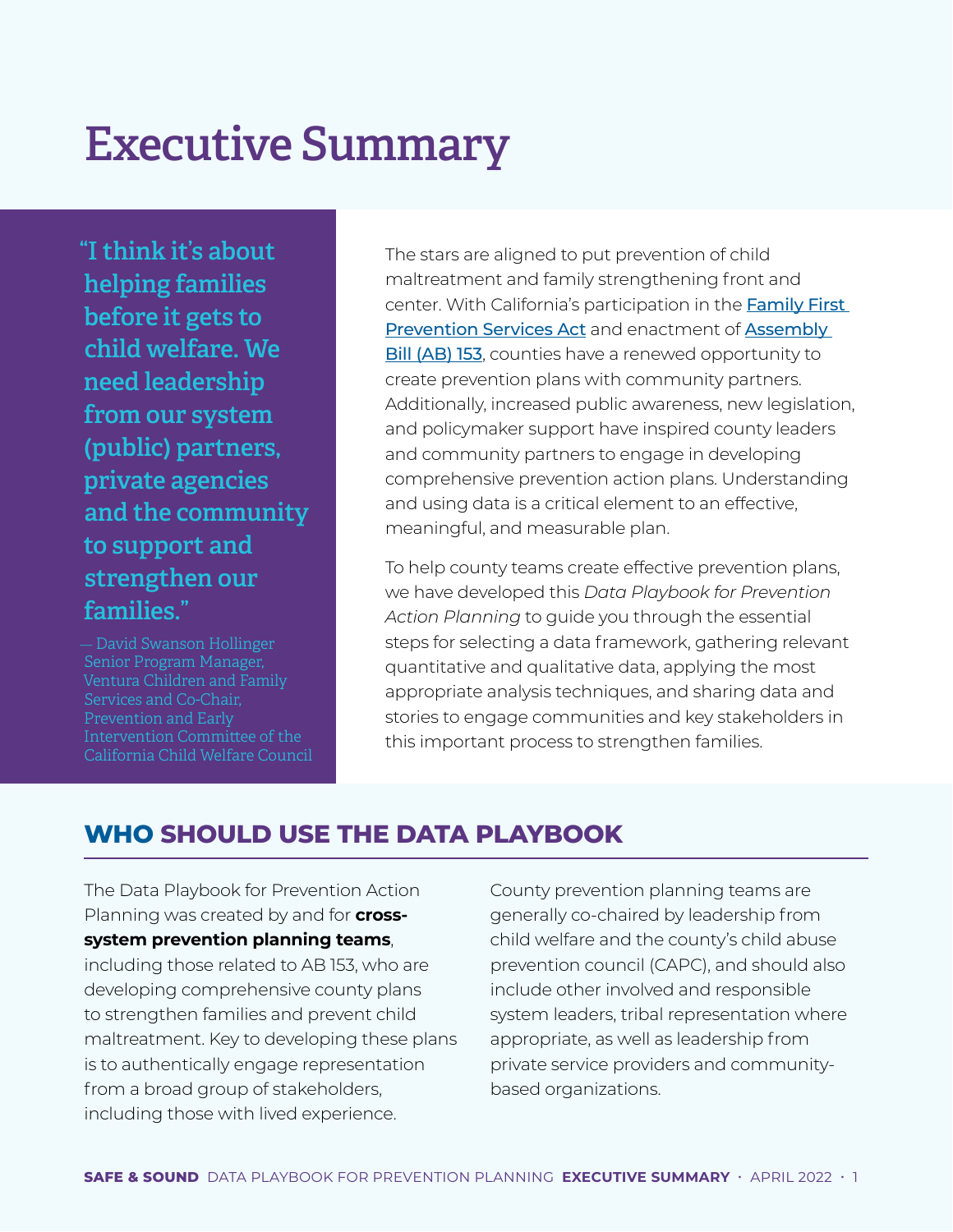## **Prevention Planning Teams\***

#### **PUBLIC AGENCIES / SYSTEM LEADERS**

**LEAD:** Child Welfare

- **•** Behavioral Health
- **•** Department of Housing
- **•** Department of Labor
- **•** Department of Transportation
- **•** Office of Education (early childhood, K-12)
- **•** Probation
- **•** Public Health
- **•** Regional Centers
- Tribal Leaders

#### **PRIVATE AGENCIES / COMMUNITY BASED ORGANIZATIONS / ADVOCATES**

**LEAD:** Child Abuse Prevention Centers

- **•** Community Child Care Councils
- **•** Cultural Navigators
- **•** Domestic Violence Shelters
- **•** Faith-Based Organizations
- **•** First 5 Commissions
- **•** Foster Family Agencies
- **•** Parent Partners
- **•** Substance Use Treatment Centers
- **•** Youth Advocates with Lived Expertise

\* This is a suggested list noting that some counties may have additional representatives on their teams.

## **WHY USE THE DATA PLAYBOOK**

Everyone on your prevention planning team has a unique role in interacting with data to inform action. Leaders have a responsibility to model critical thinking for their teams, setting a tone of discernment and asking the right questions.

Staff members who work directly with community members or populations living in vulnerable circumstances must think critically about where the data comes from, what they can learn from it, and what they can do with it.

This guide provides all members of the prevention planning team with the **tools they need** to effectively use data to strengthen your child maltreatment prevention efforts. When used well, data has the power to enable greater clarity, improve communication and support a more efficient use of resources, with the goal of a stronger and healthier community where our children thrive.

**"When we think about data, it really starts with leadership and training leaders. If I'm not asking the question, my team wouldn't look for answers to that question."** 

— Tracie Neal, Chief Probation Officer, Shasta County Probation Department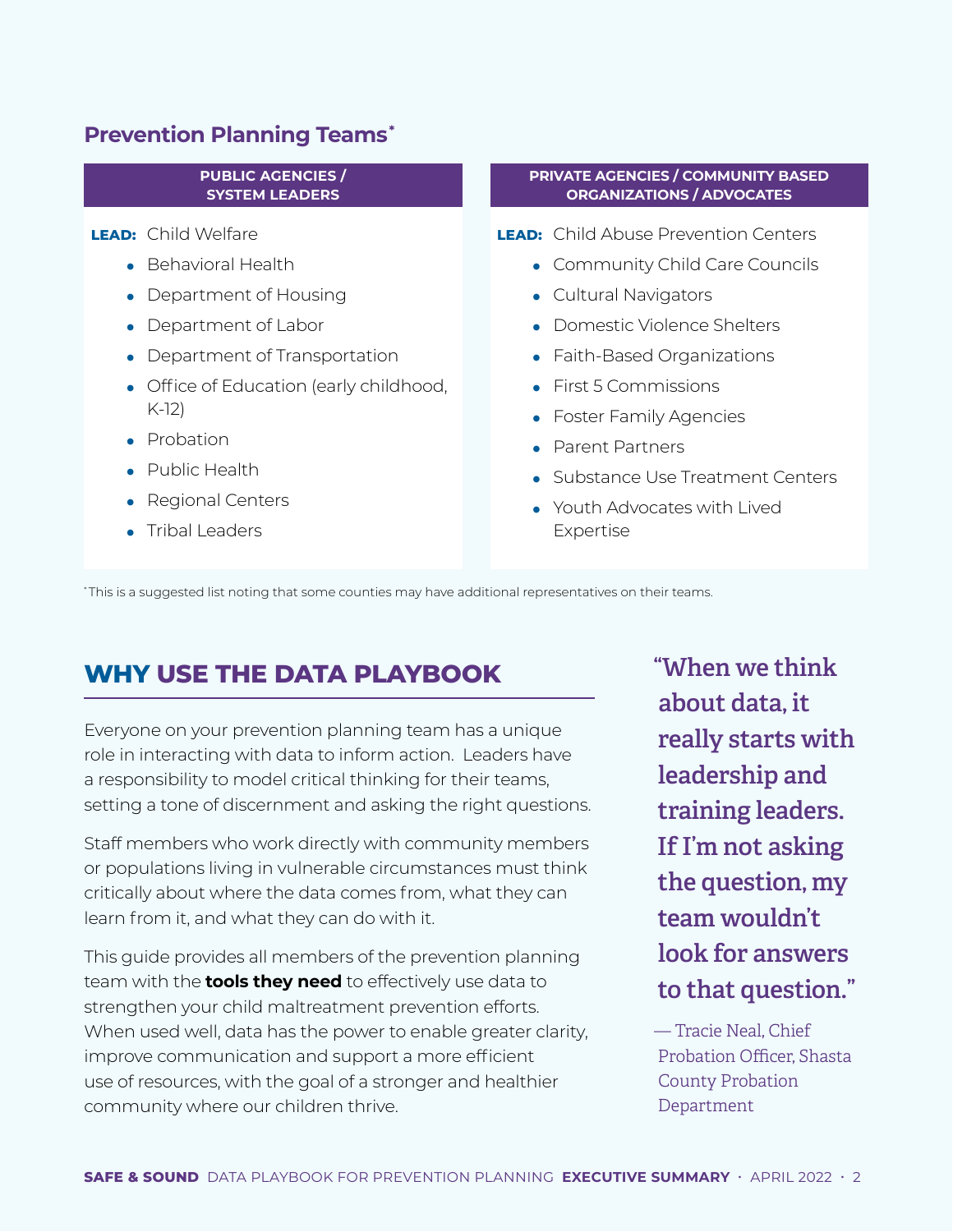# **HOW TO USE THE DATA PLAYBOOK**

One of your first "plays" in using data for prevention planning is deciding on a **data framework** to guide your selection of indicators of community strengths and needs.

### **The Data Playbook includes definitions of some established frameworks with pros and cons, including:**

- **•** Social Determinants of Health
- **•** The Center for the Study of Social Policy's Strengthening Families Protective Factors Framework
- **•** The Building Community Resilience Model
- **•** The Adverse Community Experiences and Resilience Framework

## **Using the Data Playbook for Prevention Action Planning**

The Data Playbook provides a list of the most commonly cited indicators that can be used to describe community conditions (e.g. economic stability, housing, access to mental health care, etc.), and notes specific data points used to measure these indicators for counties across California.

The Data Playbook also calls out some critical caveats for collecting new data, one of the most important of which is that many public data sources tend to focus on deficits (e.g., crime rates), so your prevention planning team may need to make a conscious effort to find or collect data about community assets or strengths (e.g. education levels).

**"It is both important and respectful to understand the challenges parents face. By collecting community level data, county planning efforts will have a better chance at keeping families safe and together."** 

— Roger De Leon, Parent Partner, Riverside County Children's Services and member of the California Child Welfare Council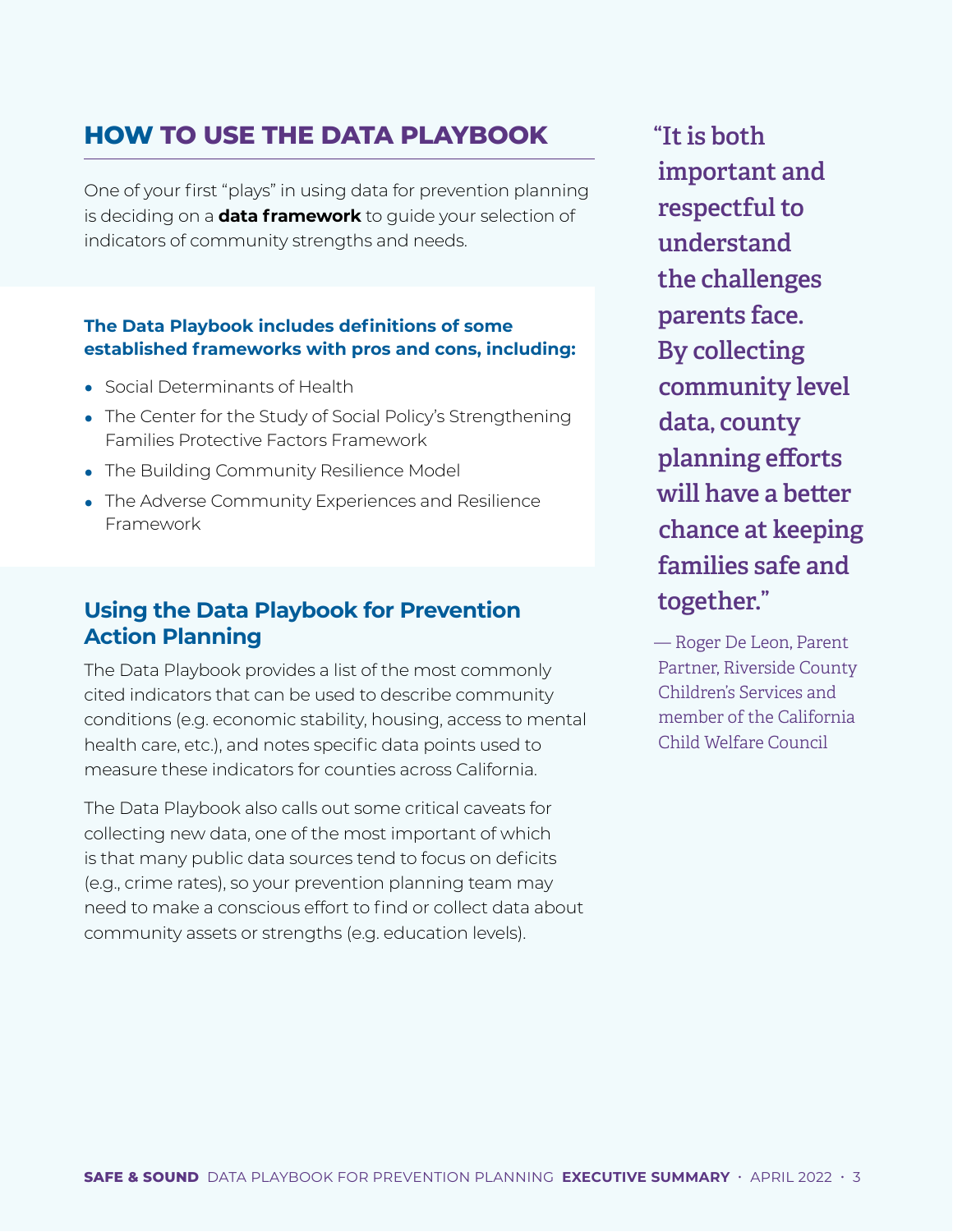## **Data collection methods: existing (secondary) data**

The Data Playbook provides a **curated list of existing data sources**, which include:

- **•** [California Child Welfare Indicators Project \(CCWIP\)](https://ccwip.berkeley.edu/childwelfare/index/r)
- **•** [California Health and Human Services County Health](https://data.chhs.ca.gov/dataset/county-health-status-profiles)  [Statuses Profiles](https://data.chhs.ca.gov/dataset/county-health-status-profiles)
- **•** [Casey Community Opportunity Map](https://caseyfamily.caimaps.info/cailive?location=Seattle&tab=economy&searchType=city)
- **•** [Children Now County Scorecard](https://scorecard.childrennow.org/?ind=FRPMSchoolYear&yr=1)
- **•** [KidsData](https://www.kidsdata.org/)
- **•** [PolicyMap](https://www.policymap.com/)
- **•** [Prosperity Now Scorecard](https://scorecard.prosperitynow.org/data-by-location#state/ca)
- **•** [Strong Start Index](https://strongstartindex.org/)
- **•** [The Economics of Child Abuse: A Study of California &](https://economics.safeandsound.org/)  [its Counties](https://economics.safeandsound.org/)
- **•** [US Census American Community Survey Narrative](https://www.census.gov/acs/www/data/data-tables-and-tools/narrative-profiles/)  **[Profiles](https://www.census.gov/acs/www/data/data-tables-and-tools/narrative-profiles/)**

#### **Data collection methods: new (primary) data**

The Data Playbook also walks through the details of common pitfalls in **collecting new data** that can sabotage both your collection process and the accuracy of the data collected. It then provides guidance on some of the best methods for engaging stakeholders and communities in the data gathering process, including considerations for when and how to use each.

**"I'm not a big data person, but what I have come to recognize is that the 'a-ha' is the story it tells. When I think about data as a story, then I get excited about it. This is an important message to help folks get on board."** 

— Carol Carillo, Executive Director, Child Abuse Prevention Council of Contra Costa County

| <b>DATA COLLECTION RISKS</b> | <b>METHODS FOR COLLECTING NEW DATA</b> |
|------------------------------|----------------------------------------|
| • Representativeness         | • Key informant interviews             |
| • Accessibility              | • Focus groups                         |
| • Fatigue                    | • Surveys                              |
| $\bullet$ Trust              | • Community meetings                   |
|                              | • Asset mapping                        |
|                              |                                        |

- **•** PhotoVoice
- **•** Community cafés